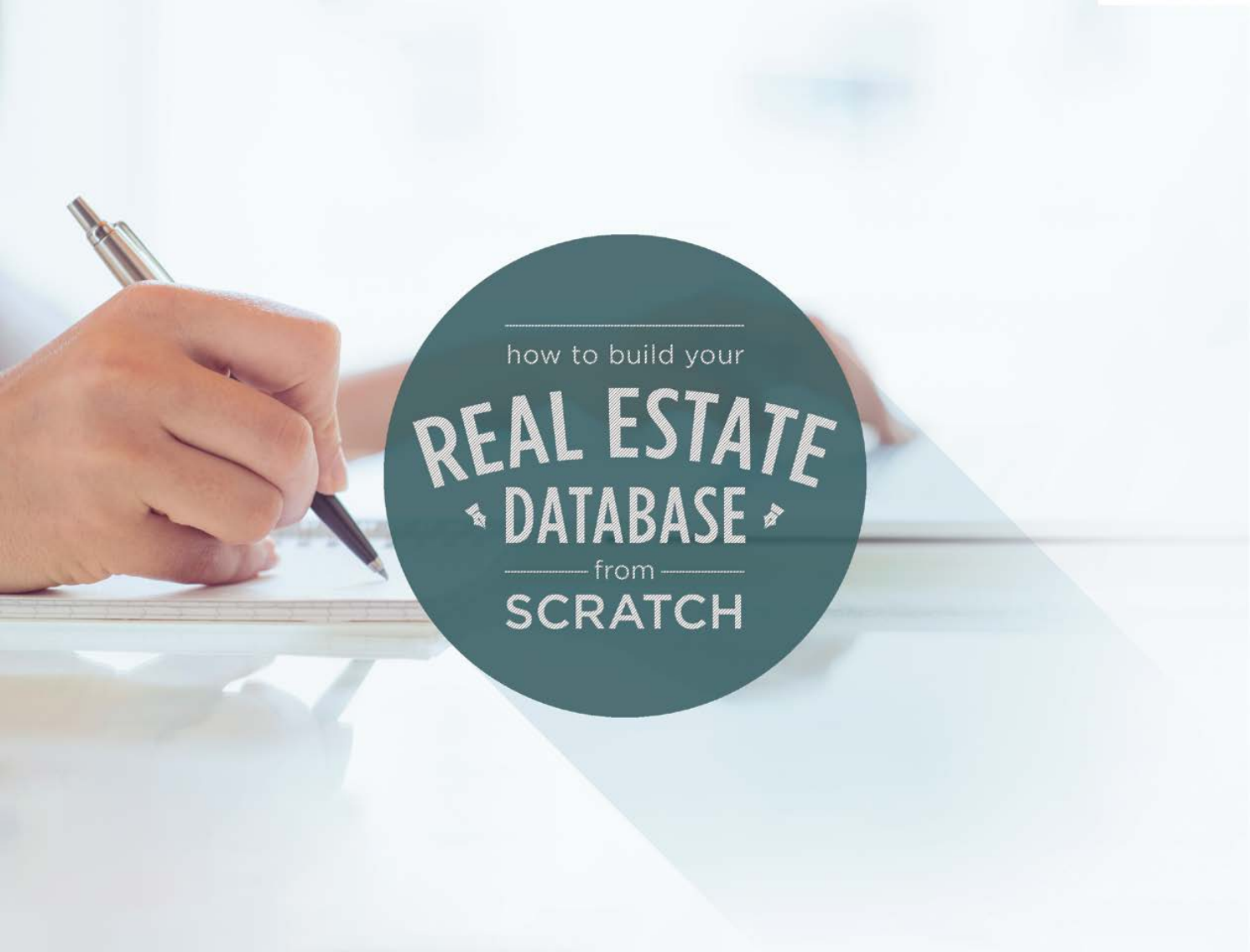

## Are you new to the real estate industry? Did you recently relocate your business?

Maybe you're a veteran in the business but are tired of relying on conventional lead generation methods like door knocking and cold calling to fill your pipeline.

### Whatever the case may be, we have a solution!

This eBook is designed to help you build your real estate database from scratch by generating referrals from people you already know and new people you meet.

## Think you don't know enough people? Think you'll seem like a pushy salesperson? Think again!

At Buffini & Company, we've been teaching our clients how to run their business in a relational manner and generate a consistent stream of high-quality referred leads since 1996. We've helped thousands of real estate professionals just like you build the business of their dreams and enjoy *the good life*.

### READ ON AND BEGIN BUILDING YOUR DATABASE TODAY!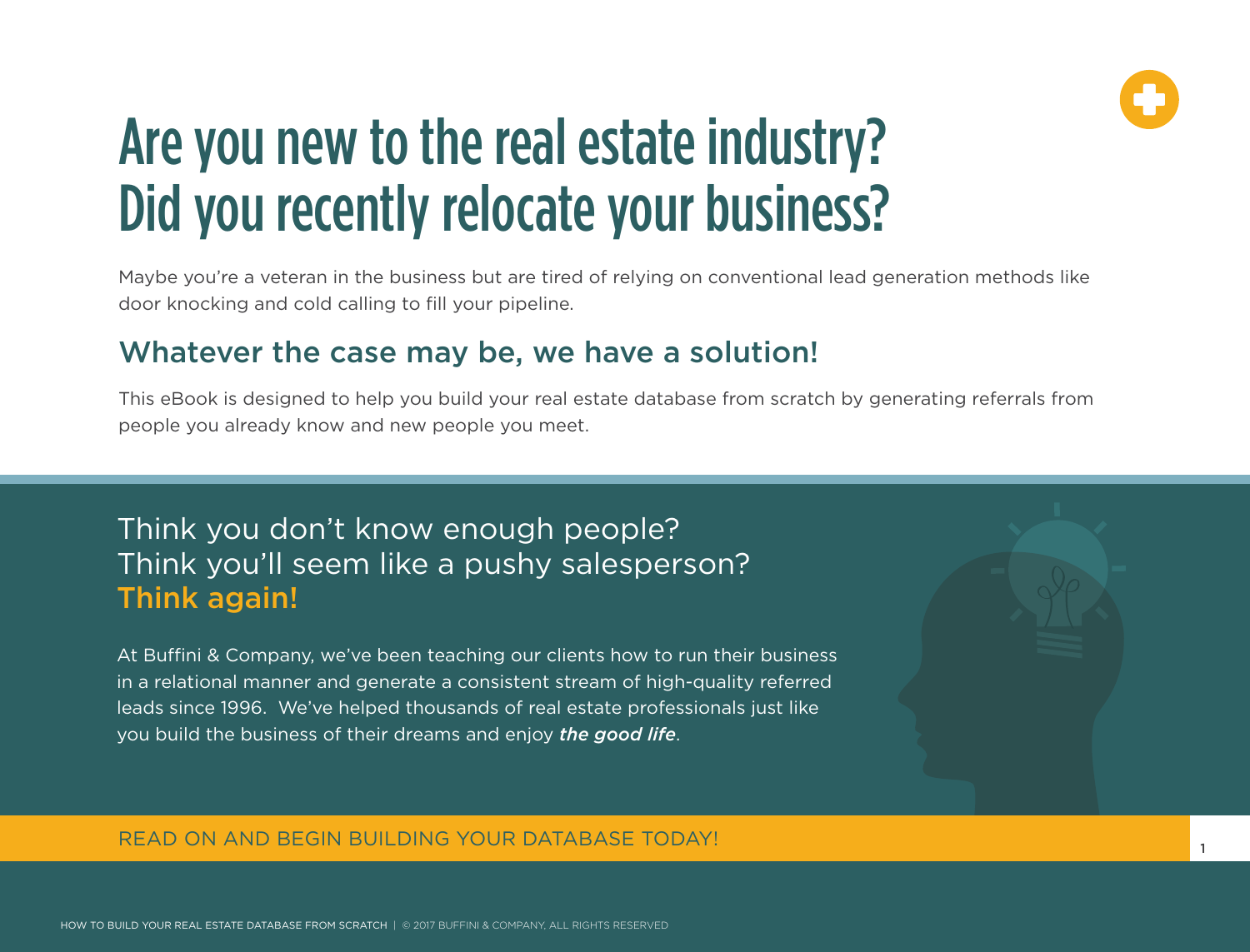## What is a Database?

Our lives are so inundated with technology that many times when we hear the word "database" it can sound like something related to computer software. However, we encourage you to scratch any cold, number-laden images that may come up when you think about your business database.

## From now on, start thinking of your database as the "Relational Asset" of your business

This means that the relationships you already have, and those you will create from now on, are the number one asset in your business.

The goal is to continuously communicate your professional character and competence to these relationships and... Ask for their referrals!

"YOUR DATABASE IS THE HEART OF YOUR BUSINESS." ~ BRIAN BUFFINI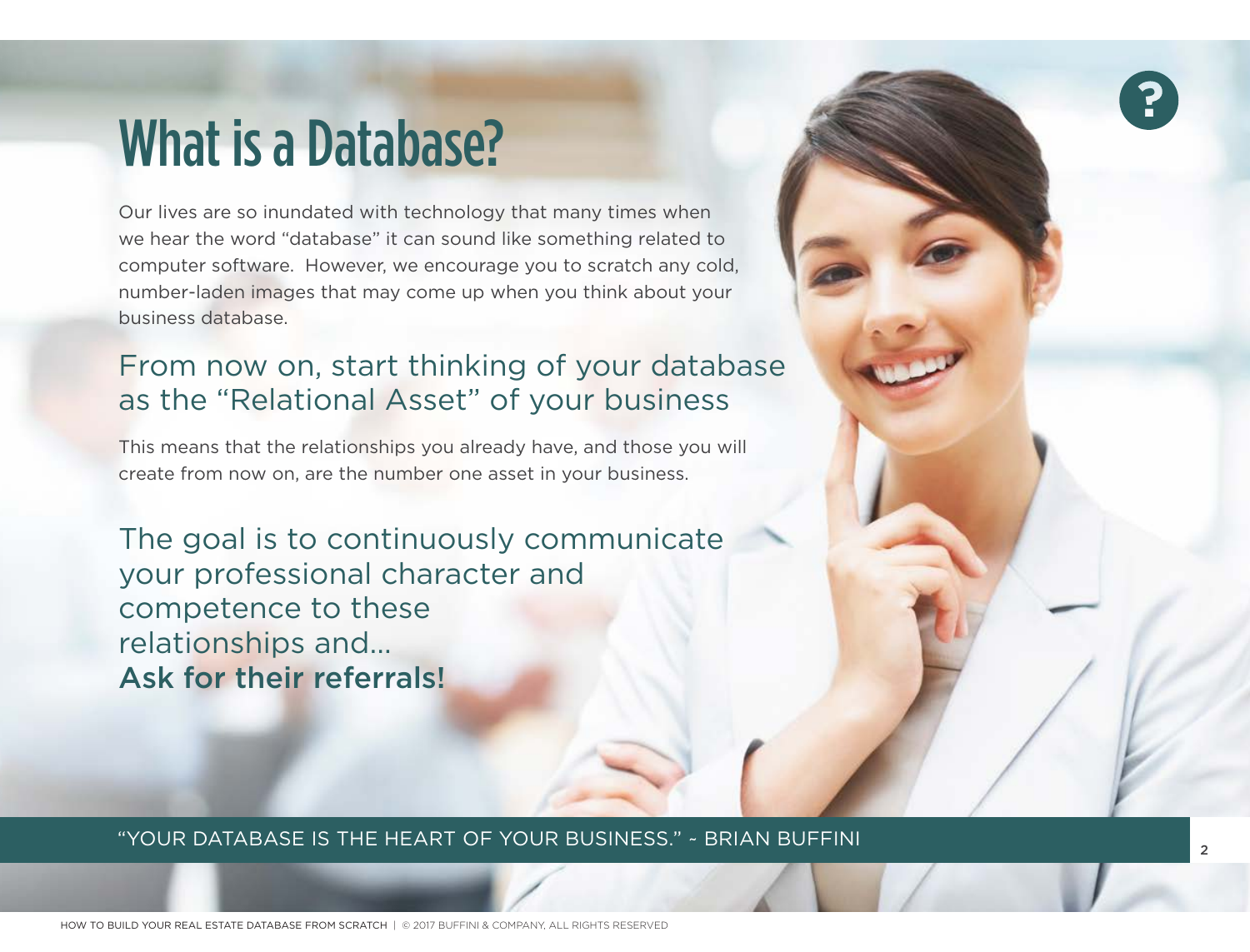## Where should I start?

Whether you're brand new to the business or you've relocated, the first place to start is by making a list of people you know.

## We recommend aiming for around 100 people then grow from there!

#### This should include your:

- **>>** Family & Friends
- **>>** Business Relationships
- **X** Services You Use
- **>>** Social media contacts
- **>>** Sphere of influence

#### Family & Friends

Parents, grandparents, in-laws, siblings, children, aunts, uncles, cousins, close friends

#### Professional Relationships

Past colleagues, vendors you worked with in your previous career, professors/teachers (anyone who knows your professional competence)

#### Services You Use

Barber/hairstylist, banker, insurance agent, doctor, dentist, accountant, favorite waiter/waitress or barista, landscaper, masseuse, florist, etc.

#### Social Media Contacts

Your Facebook friends, Twitter or Instagram followers, and/or your email contact list

#### Sphere of Influence

Family friends, friends-of-friends, community and organization acquaintances. For example, church, charities, volunteer groups, parents from your children's school, and anyone you're friendly with that might not be in your closest circles.

### THINK ABOUT WHO YOU MIGHT MAIL A CARD TO DURING THE HOLIDAYS

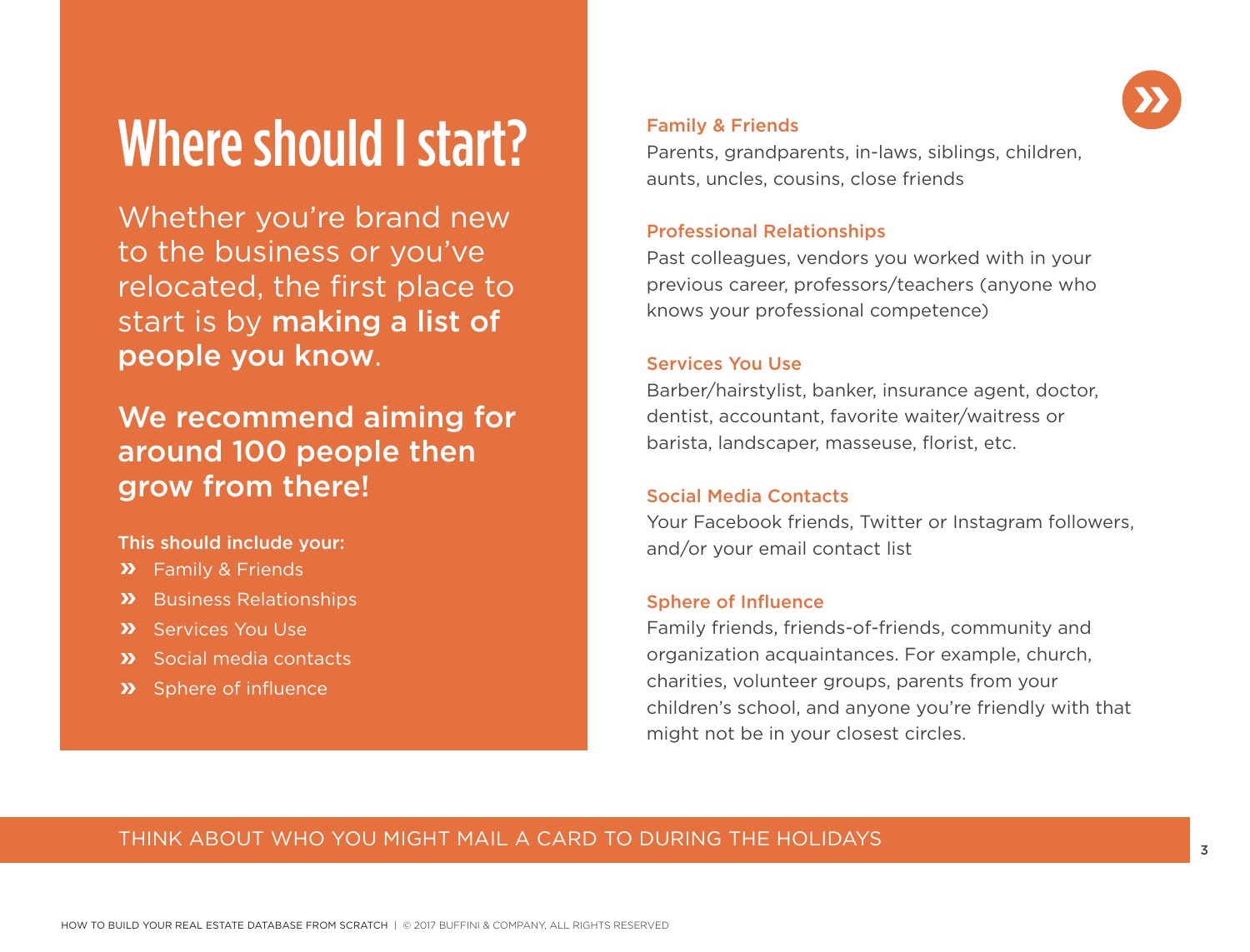

## Some questions and objections that might pop-up

You may have looked at some of the people we encourage you to add to your initial list of relationships and had a few objections or questions pop-up in your mind, such as...

 *I don't want to bother my friends and family about my business.*

Your friends and family are probably some of your biggest advocates. They want you to succeed! Including them in your database simply means you're going to be intentional about gently reminding them to send you referrals.

### *I'm new to this area and don't know anyone.*

Chances are you've already made connections with more people than you realize. Have you met your mailman, found a new hairstylist, or had a conversation with the grocery store clerk? These are all people you know so... add them to the list.

Join organizations of interest to you and continue getting to know people. This is when you need to be a master networker!

## The key is to get out there and be intentional about connecting

 *Why should I aim for a 100 people?*

100 is the magic number when it comes to the ideal size for your database because it gives you enough people to get some great momentum, but it's not overwhelming to maintain. This number is likely to fluctuate over time as you add or remove people, but it's a good baseline to aim for.

### YOU'VE ALREADY MADE CONNECTIONS WITH MORE PEOPLE THAN YOU REALIZE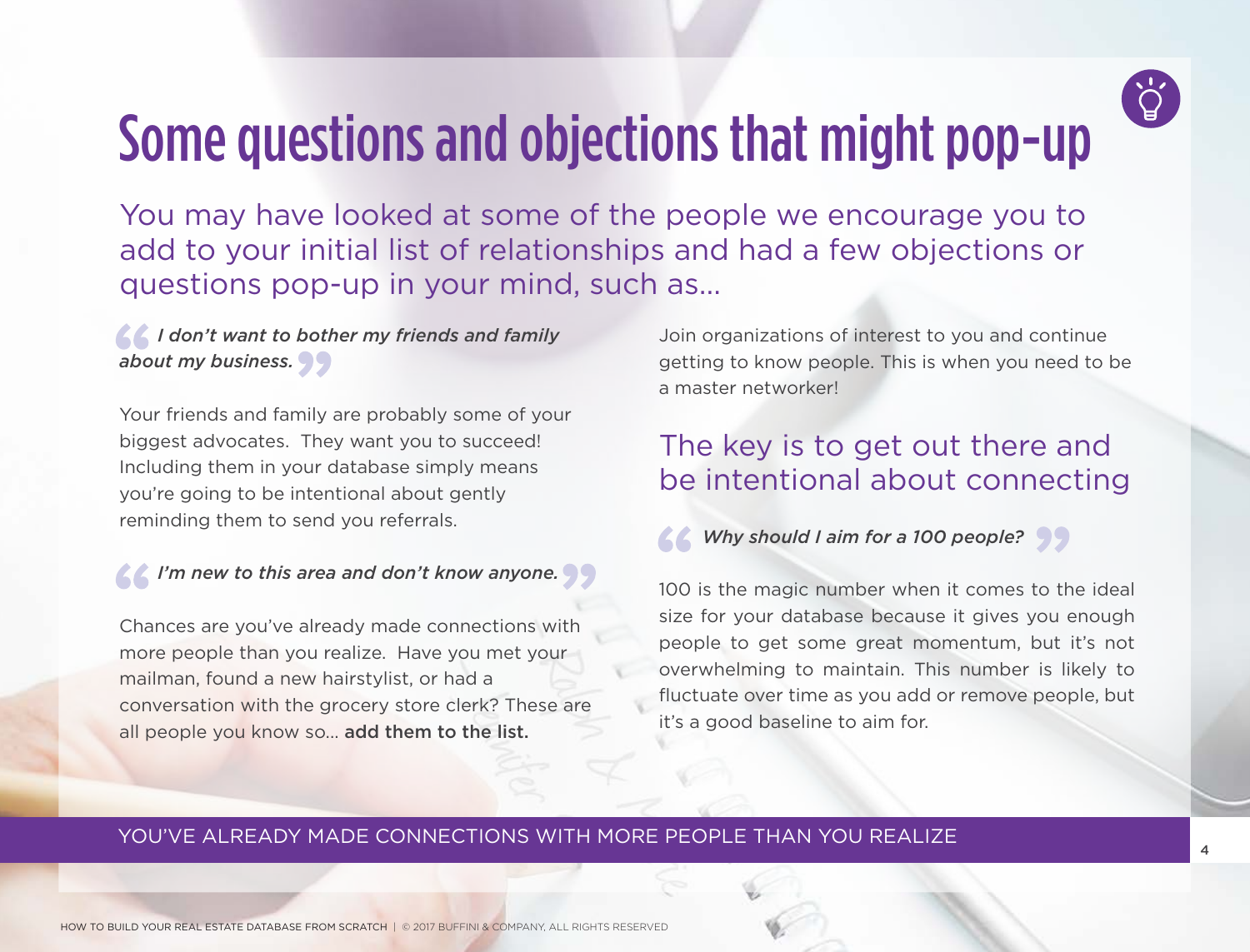

## I have a list of everyone I know...now what?

It's time to get organized and make contact with each person on your list to let them know that you're in the real estate business! This is when your list of relationships truly starts to become The Relational Asset of your business, it's the first time you're connecting with each person as a real estate professional.

Look at your list and make sure you have everyone's full contact information. This should include mailing address, phone number, and email address. If you're missing one of these, this gives you the perfect opportunity to make contact, ask for their information, and start a dialogue about your new career. This is a good time to decide how you're going to manage this information.

We recommend using a Contact Relationship Manager (CRM) designed for the real estate industry. We created Buffini & Company's Referral Maker specifically for professionals who Work by Referral. Try a FREE 30 day trial to see if it's right for you. Regardless, start organizing your database now to avoid getting overwhelmed later.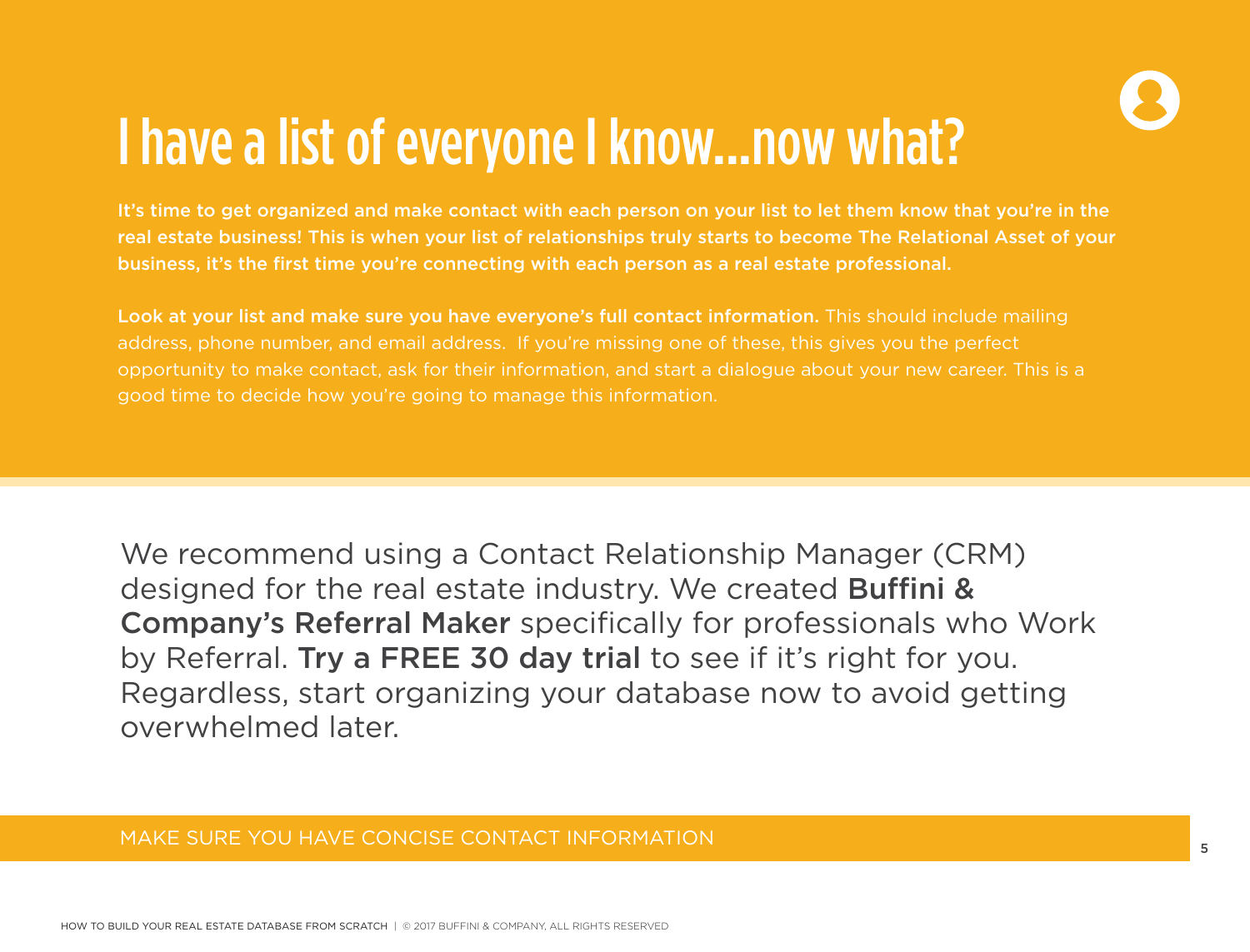## Making First Contact

## What do I do?

You get to tell everyone you know that you've started a new career and you're planning to build your database with referrals they send to you.

Send everyone in your database a letter via snail mail, let them know you're in the real estate business and plan to work primarily by referral.

#### TIP: USE YOUR NEW COMPANY LETTERHEAD AND INCLUDE YOUR BUSINESS CARD.

You'll want to set the expectation that you'll be keeping in contact by sending them valuable information on a regular basis and give them the Gentlest of Reminders...

**COh, by the way, I'm never too busy for any of your referrals.** 

### MAKING FIRST CONTACT IS EXCITING!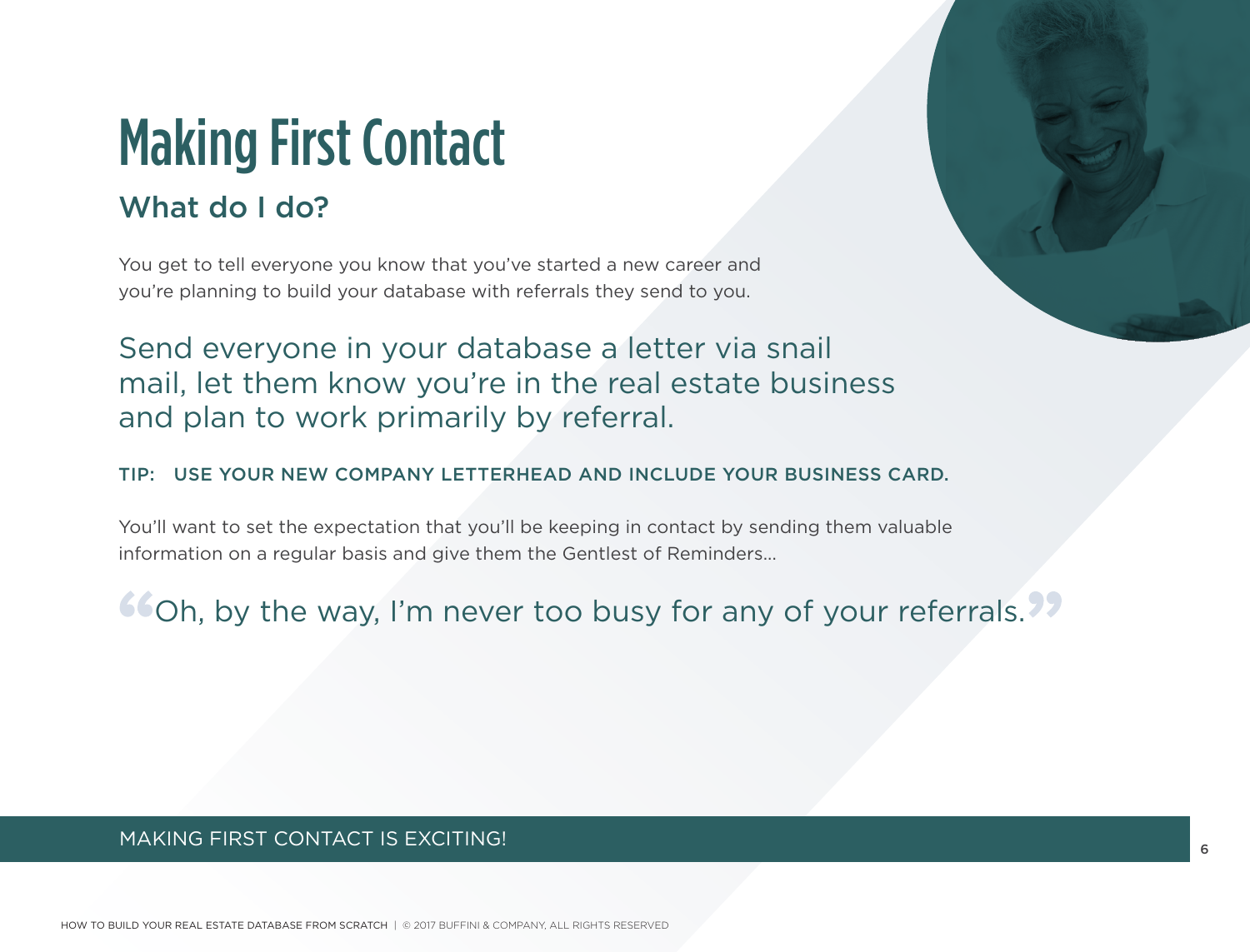## Making First Contact What do I say?

Follow-up your introductory letter with a phone call. Make sure they have received your announcement and let them know you're excited to be in business and

GG Oh, by the way, I'm never too busy for any of your referrals.

TIP: REMEMBER TO SHARE YOUR ENTHUSIASM ABOUT YOUR NEW BUSINESS, EVEN IF YOU HAVEN'T CLOSED YOUR FIRST TRANSACTION YET. (ENTHUS**IASM** – I AM SOLD MYSELF)

You'll want to make sure they don't already have a real estate professional they use and/or refer exclusively. Maybe someone in their family is already their trusted advisor in the industry and that's great!

Knowing who you can count on to be an advocate for your business will help you prioritize the relationships in your database. Use the sample dialogues on the next page to help you easily initiate this conversation. We call this the Mayor Campaign since you're essentially finding out if you can count on their vote.

### OH, BY THE WAY, I'M NEVER TOO BUSY FOR ANY OF YOUR REFERRALS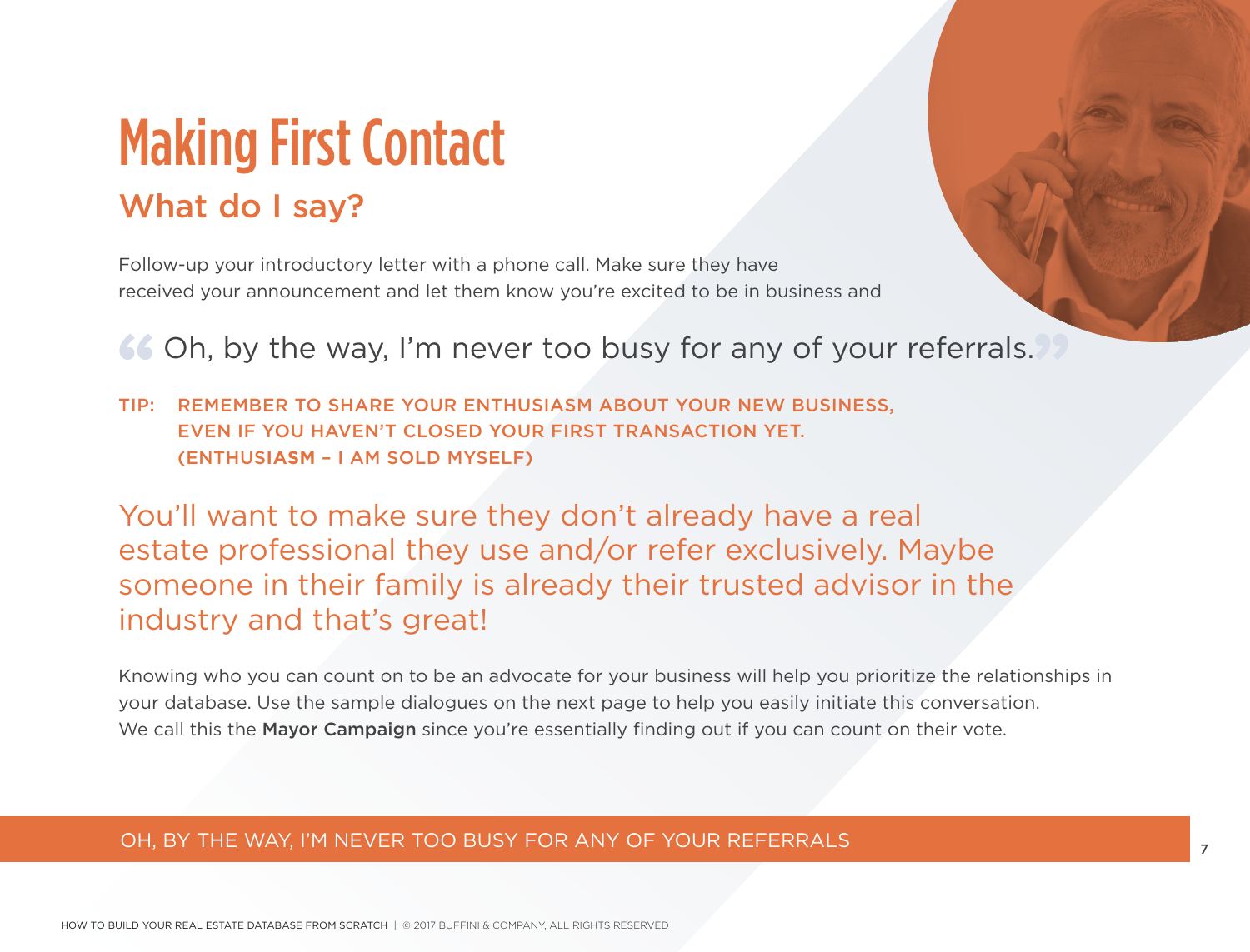

## The Mayor Campaign

*Oh, by the way...If you were buying or selling a home, or had a friend or family member who was, am I the person you'd refer them to?*

No.

Let them know...It's great they have someone they trust to work with, and if that ever changes, you'll always be here to help.

Yes.

Let them know... You'll be keeping in touch and are happy to take excellent care of anyone they refer to you.

When meeting new people, you can also use the Mayor Campaign in a slightly different manner. It's inevitable that you'll be asked what you do for a living when first getting to know someone. This is a perfect opportunity to add new relationships to your database:

*Oh, by the way...If you were buying or selling a home, or had a friend or family member who was, do you have an agent you would refer them to?*

Yes.

*That's great, it's important that you have a qualified professional to work with.*

No.

*Well, I'd like to be that person…And from time to time I come across valuable real estate information that everyone finds helpful. Would you like to receive that?*

Sure!

*OK, great. Where's the best place to send it?*

For those of you who are new to the area, make sure notify your friends, family, colleagues, and past clients that you're moving or have moved using the same technique outlined above, but ask them if they know anyone in your new area. You never know who might have a great contact waiting for you in the place you now call home.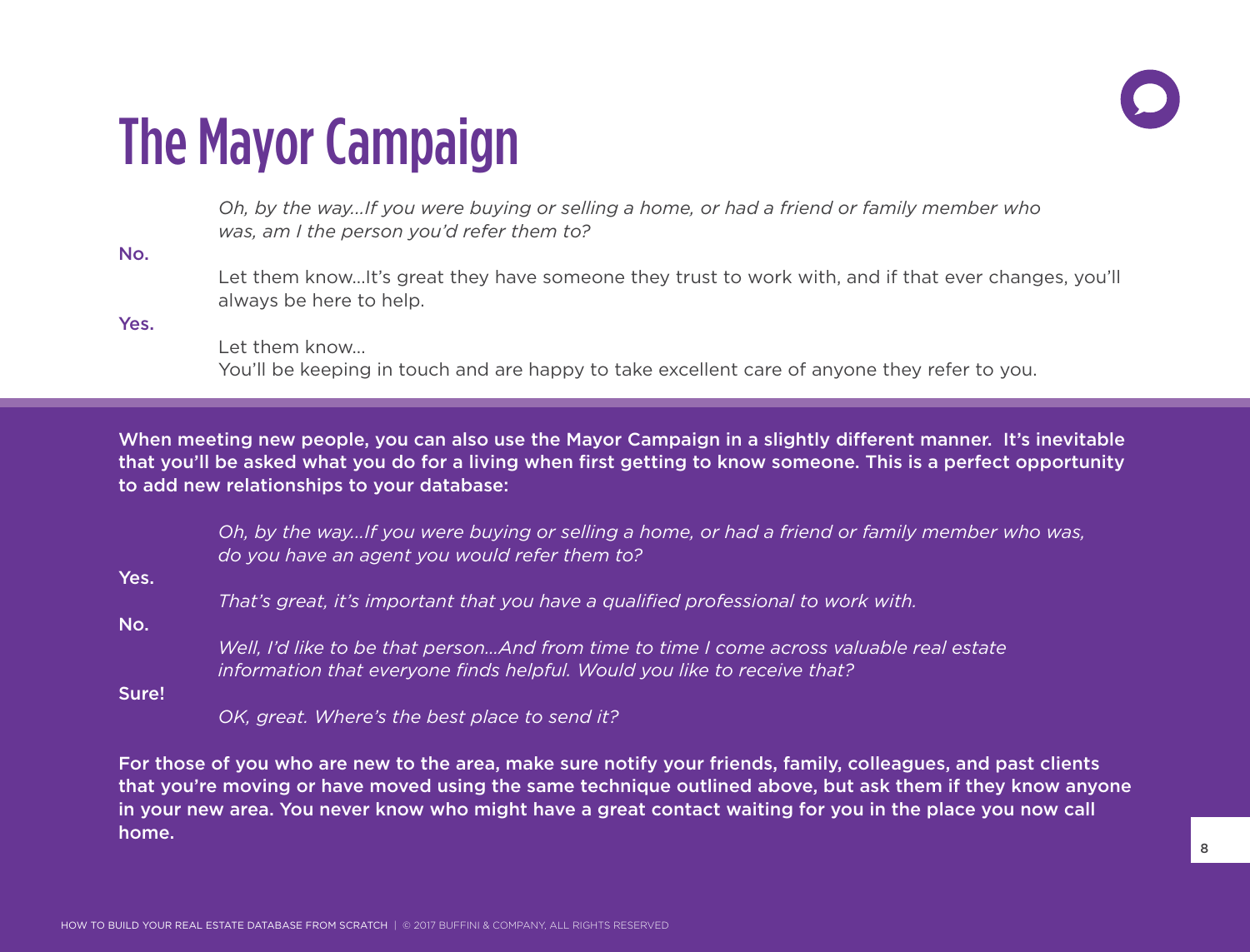

## Do I just wait for the phone to ring?

At this stage it can be tempting to feel like you've done enough to sit back, relax, and wait for the phone to ring with referrals. However, for many new real estate professionals generating their first referrals can take a little time.

Our guess is that you want to start filling your pipeline as quickly as possible, so we suggest you implement some conventional lead generation strategies in a relational manner. Examples of conventional strategies for generating leads are: sign calls, floor time, ad calls, walk-ins and internet leads.

Typically, these leads are inquiring about a property and just want some quick information. Many agents miss an opportunity to create a relationship with these leads because they lack the communication skills and confidence required to simultaneously answer questions and also ask questions to uncover the true need of the person calling or walking-in the office.

While we might not be able to cover the all of the communication skills you'll need to succeed in business in this short eBook, we encourage you to do one thing:

### Ask the right questions.

You have to first provide value by answering questions and then discover needs by asking questions.

### CHECK OUT BUFFINI & COMPANY RESOURCE HUB TO HELP SHARPEN YOUR COMMUNICATION SKILLS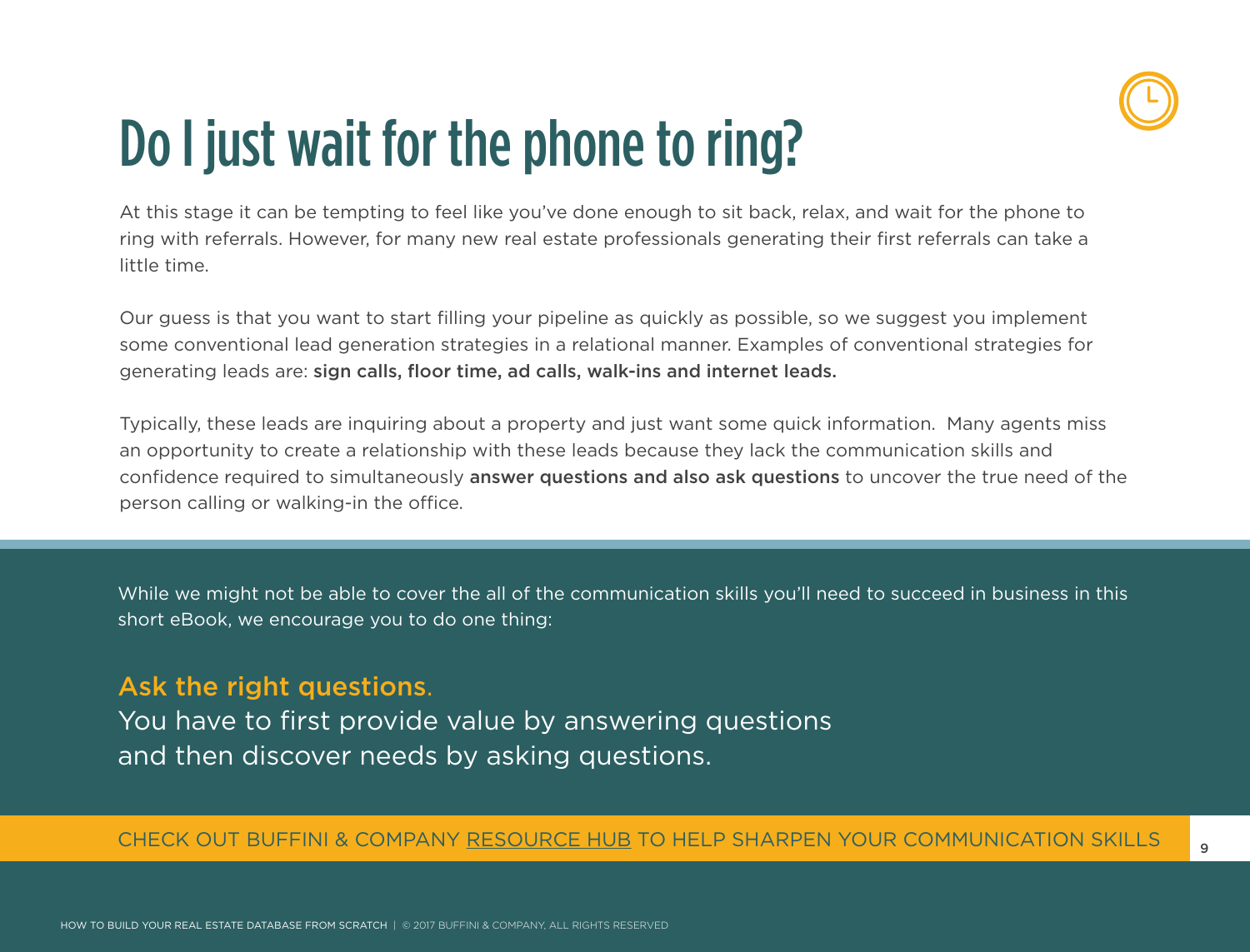

## The Office Adoption Letter

It's likely there are agents in your new office that are getting ready to retire or transition out of the business. This is when we'd recommend using the **Office Adoption Letter**. Inquire from one of these agents, or your broker, about past client files that are not being optimized. This should give you a list of people who have done transactions with your company that you can introduce yourself to, add to your database, and provide value to on a regular basis. Here is an example of the letter you'd want to send:

#### Dear [Name],

As a representative of the company which assisted you during your recent real estate [transaction /financing], I'd like to take a moment to introduce myself. My name is [Your Name] of [Company Name]. It was a pleasure for us to serve you the last time, and we would love the opportunity to help you again in the future.

In the meantime, if I can be of help to you in dealing with any [real estate/mortgage]-related questions, please call me at any of the numbers on the business card I've enclosed. I will be more than happy to help you.

In the near future, I'll be contacting you to introduce myself personally and inform you of a whole host of complimentary services available to you because you are a valued client of [Company Name].

Yours Sincerely, [Your Name]

#### TIP: REMEMBER TO USE YOUR NEW COMPANY LETTERHEAD AND BUSINESS CARD.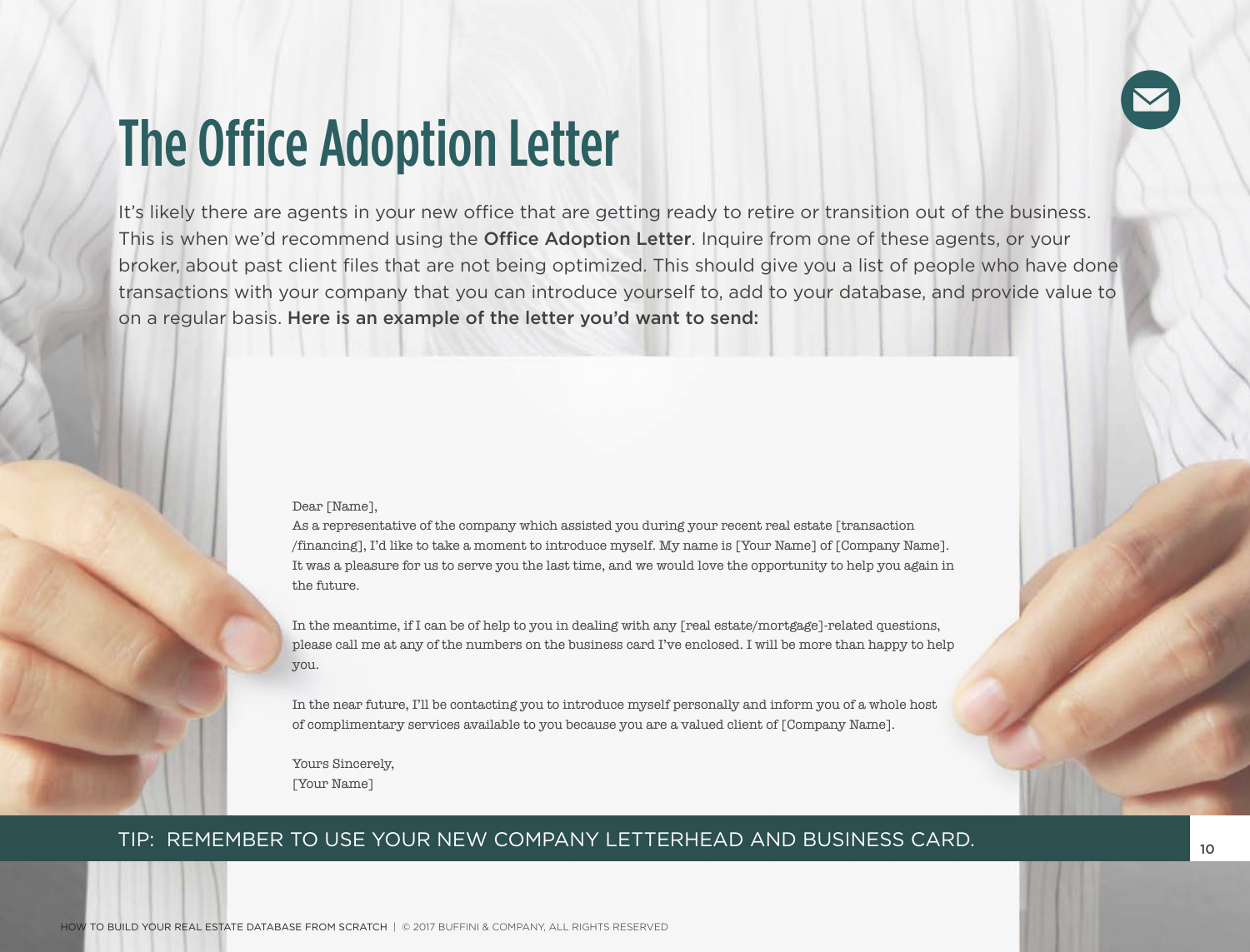

## Ready, Set, Go!

Now you have a roadmap to help you start reaching out to people you know, adding new people to your database and asking for referrals.

You'll want to stay top-of-mind and generate referrals from your database by staying in consistent contact.

To learn more about Working by Referral, unlock a FREE episode of Buffini & company's Peak Producers training program!

#### *It's a Good Life!*



## Building Your Database **Checklist**

- Make a list of everyone you know.
- Enter that list of relationships into a Contact Relationship Manager (CRM).

........................................................................................................

- Qualify those relationships by using the Mayor Campaign to ensure you're the real estate professional they'd refer.
- 

 Add new people to your database by using the Mayor Campaign.

- Make the most out of conventional lead generation methods by treating inquires in a relational manner. Ask questions!
- 

 Optimize past client folders in your new office by using the Office Adoption Letter.

### BUFFINIANDCOMPANY.COM/PEAK OR CALL 1-800.945.3485 EXT. 4 11 11 12 12 13 14 15 17 17 17 17 17 17 17 17 17 17 17